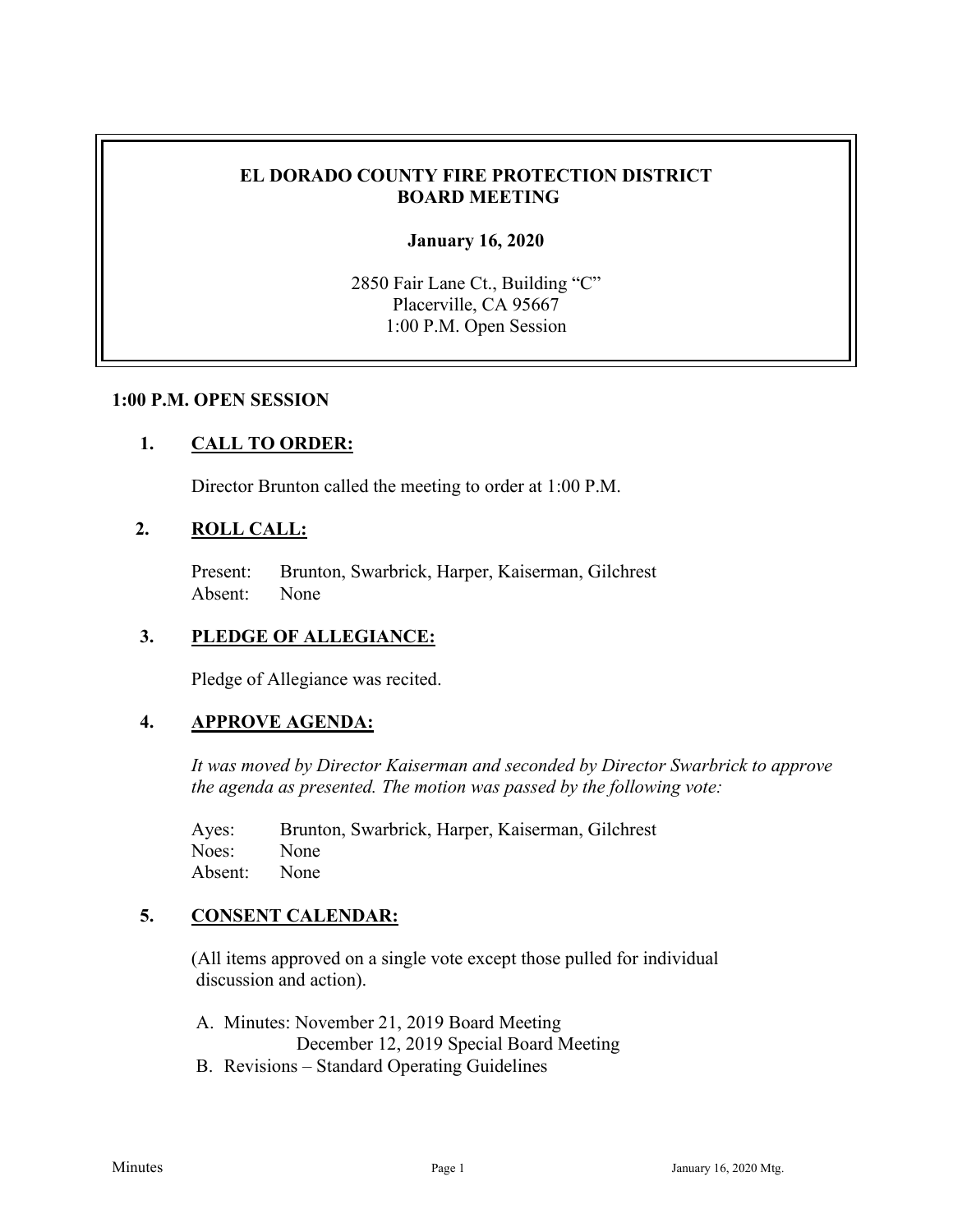C. Claim Payments/Deposits:

| District Claims Nov. 2019: | District Claims Dec. 2019: | JPA Claim:  |
|----------------------------|----------------------------|-------------|
| \$6,000.00                 | \$1,955.61                 | \$20,704.61 |
| \$2,100.00                 | \$7,976.11                 |             |
| \$22,238.74                | \$8,609.35                 |             |
|                            | \$11,390.00                |             |
|                            | \$1,096.00                 |             |
|                            | \$147,208.18               |             |
|                            | \$21,070.07                |             |
|                            | \$5,000.00                 |             |
|                            | \$16,573.60                |             |

*It was moved by Director Kaiserman and seconded by Director Swarbrick to approve the Consent Calendar with the revision to any additional Standard Operating Guidelines show strike through changes. The motion was passed by the following vote:*

Ayes: Brunton, Swarbrick, Harper, Kaiserman, Gilchrest Noes: None Absent: None

### **6. PUBLIC COMMENT:**

(Any person wishing to address the Board on any item that is not on the agenda may do so at this time. Public comments are limited to five minutes per person).

Thomas Romero Ernie Bean

# **7. DEPARTMENTAL MATTERS:**

- A. Fiscal Year 2019/2020 Mid Year Budget Review
	- Division Chief Paul Dutch
- B. Sale of Surplus Equipment

*It was moved by Director Swarbrick and seconded by Director Harper to approve the sale of surplus equipment as presented. The motion was passed by the following vote:*

Ayes: Brunton, Swarbrick. Harper, Kaiserman, Gilchrest Noes: None Absent: None

- C. 2020 El Dorado County Fire Objectives and Supporting Goals
	- Discussion.
- D. Review & Confirm Board Committees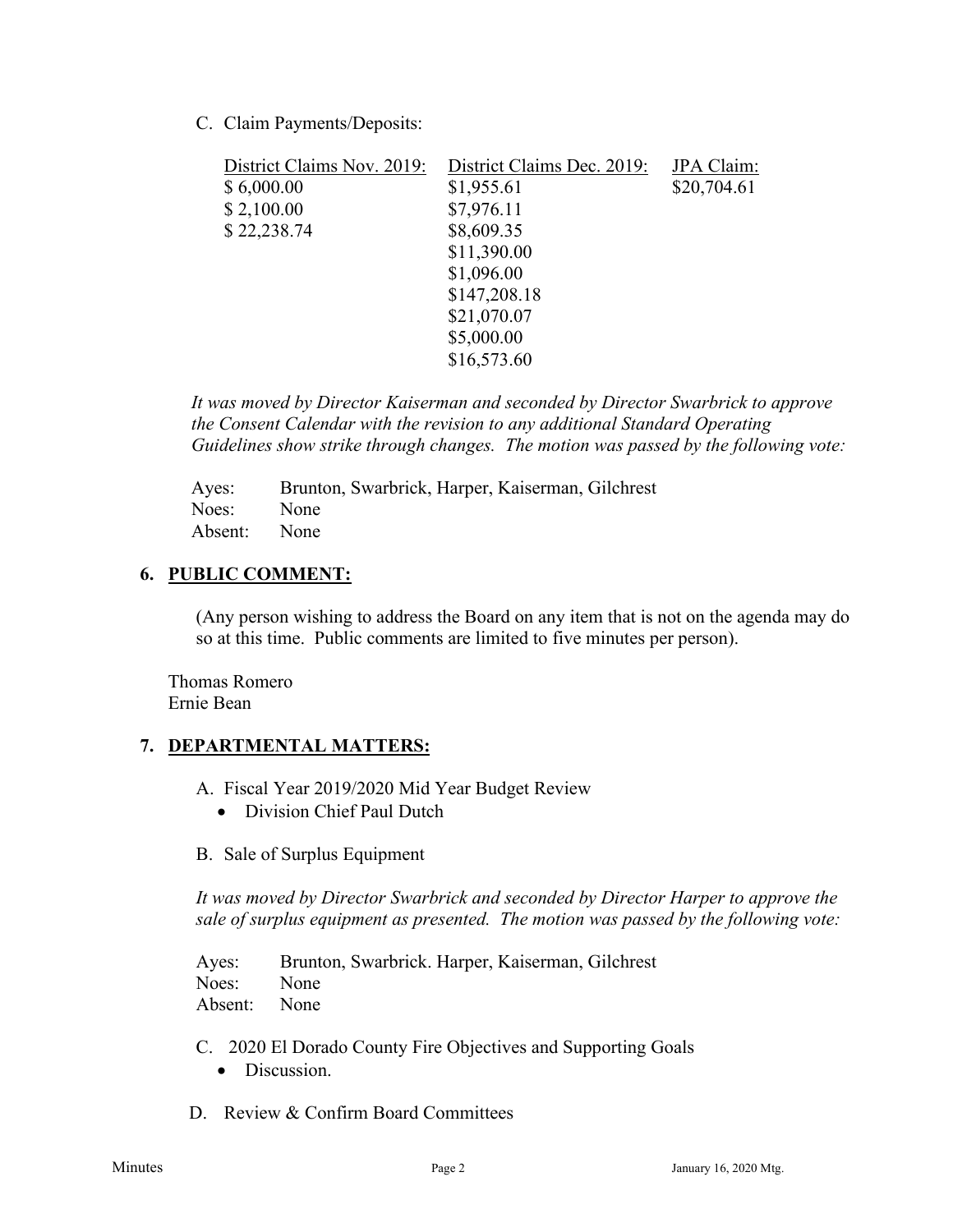The board voted unanimously to the following:

- Board Chair Mark Brunton
- Board Vice Chair Chris Swarbrick
- Add additional committee Communications & Outreach (Brunton, Gilchrest)

# **8. COMMITTEE REPORTS:**

A. Facilities & Equipment

No Report

B. Fire Prevention

Director Gilchrest discussed the Pine Grove Reserve and the Many Oaks Lane communications.

C. Human Resources

No Report

D. Budget and Finance

No Report

# **9. CORRESPONDENCE AND COMMUNICATION:**

- Fire Engine Response Statistics.
- Medic Unit Response Statistics.

•

# **10. CHIEF OFFICER QUARTERLY REPORTS:**

Director Brunton brought up a suggestion to have a template for all Captains to use for quarterly reports.

# **11. FIRE CHIEF'S REPORT:**

Chief Cordero reported on recent activity in the District and on current events.

# **12. BOARD COMMENTS:**

Brunton: No Comment

 Swarbrick: Director Swarbrick discussed the issue of insurance rate increases in our District and suggested the Board write a letter to the Governor and the Insurance Commissioner.

Kaiserman: No Comment